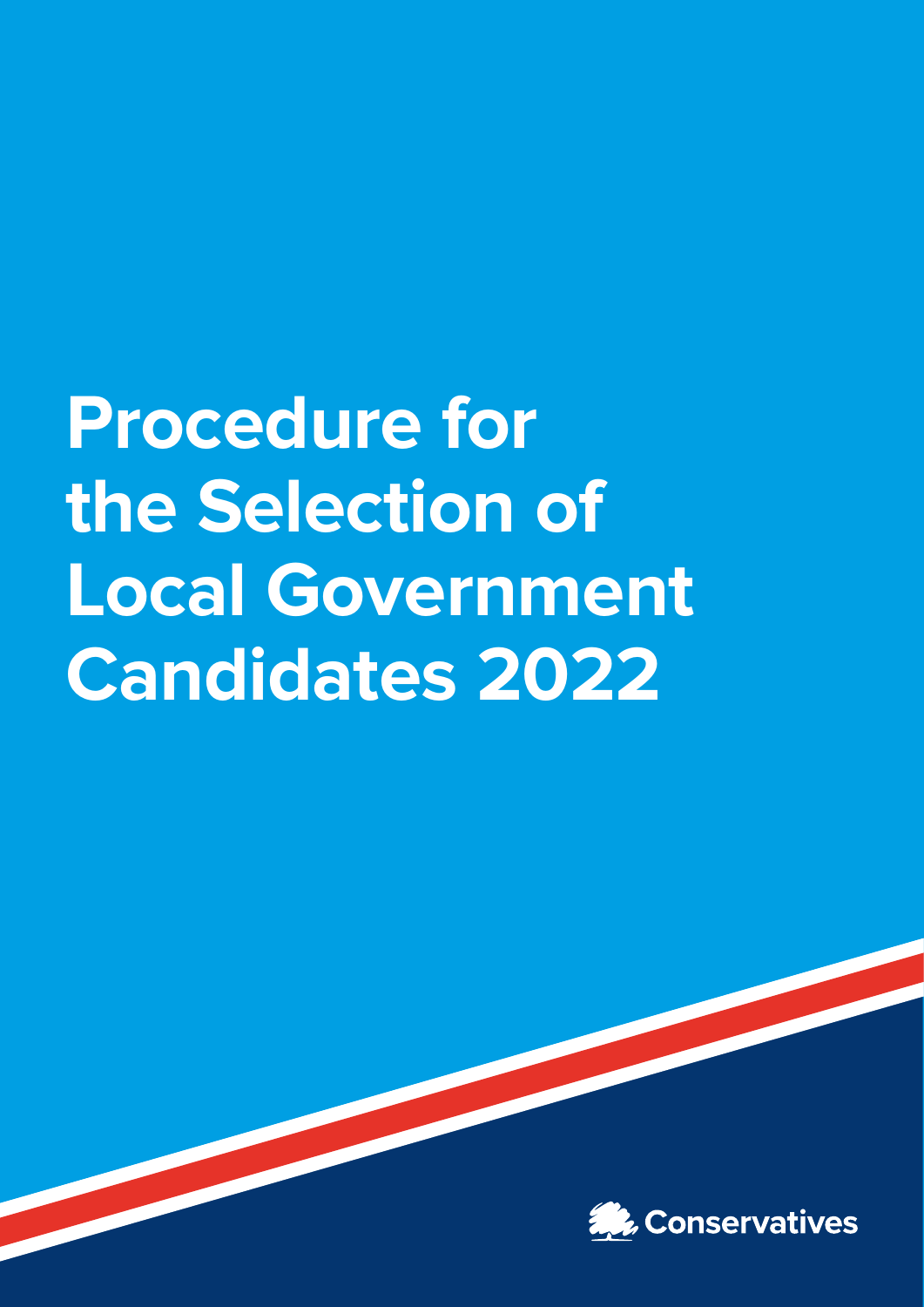- 1. This procedure is published under the powers of the Party Board under the Party Constitution Schedule 6 item 12:
- 2. "Power of the Board to determine the procedure by which Constituency Associations and other bodies select Candidates.

The Board may, through the Committee on Candidates, from time to time publish mandatory rules as to the procedure by which Constituency Associations and other bodies select Candidates for all or any public elections."

3. The procedure is mandatory. **Not adhering to the rules can lead to appeals, the selections being rerun and the refusal of the Party Nominating Officer to give authorisation.** 

# **Introduction**

4. This procedure is an update to the procedures issued in 2019. This procedure may be used for the selection of candidates for elections scheduled to take place after May 2021.

> 4.1 Procedural rules which begin with an asterisk (\*) apply only to meetings conducted virtually.

5. The procedure has been based on the following principles:

> 5.1 The process should be as simple, fair, open and as streamlined as possible.

5.2 There is no automatic admittance to the approved list for sitting councillors.

5.3 For a sitting councillor on the Approved List, preferential treatment in the process will be given in their current seat in stage two, but not automatic reselection. If a new council is being created, for example a new unitary, or if there have been major boundary changes (as decided by the Executive Council), for the purposes of these Rules, there are deemed to be no sitting councillors.

5.4 Party members will be involved in the selection of the prospective candidate within their ward or division.

5.5 All votes in the selection process must be by secret ballot.

5.6 Virtual meetings and the resulting decisions carry the same weight as any taken at a physical meeting.

- 6. The process is formed of three stages. Each stage is explained in detail below.
- 7. If a ward/division sits across Association boundaries both officer teams should meet to discuss how the selection will be undertaken at the earliest opportunity. The Area Management Executive (AME) will act as a facilitator in these meetings and will decide a process if a consensus cannot be achieved between Associations.
- 8. Where an Association is not meeting their minimum requirements the AME or Conservative Campaign Headquarters will work to assist.
- 9. Prior to taking part in the selection process each applicant must complete the Party's mandatory application form (for new candidates) or re-approval form (for sitting councillors who wish to be selected). Applicants will be given a copy of these rules with their application form.

9.1 A new form must be completed each time an application to the approved list is required.

9.2 Associations must retain the form for four years.

## **Emergency procedure**

10. The Executive Council must agree a procedure to deal with the emergency selection of a candidate in cases where there is too little time before the close of nominations for the normal procedure to be used. This should be decided at the same time as the composition of the Approvals Committee. <sup>1</sup>

> 10.1 This procedure can be used where a previously selected candidate drops out at the last minute or for a local government by-election.

> 10.2 Any procedure must include potential candidates being placed on the Approved Candidates List. Other steps are at the discretion of the Executive Council.



<sup>1</sup> A suggested procedure can be found in the document 'Suggested Emergency Selection Procedures'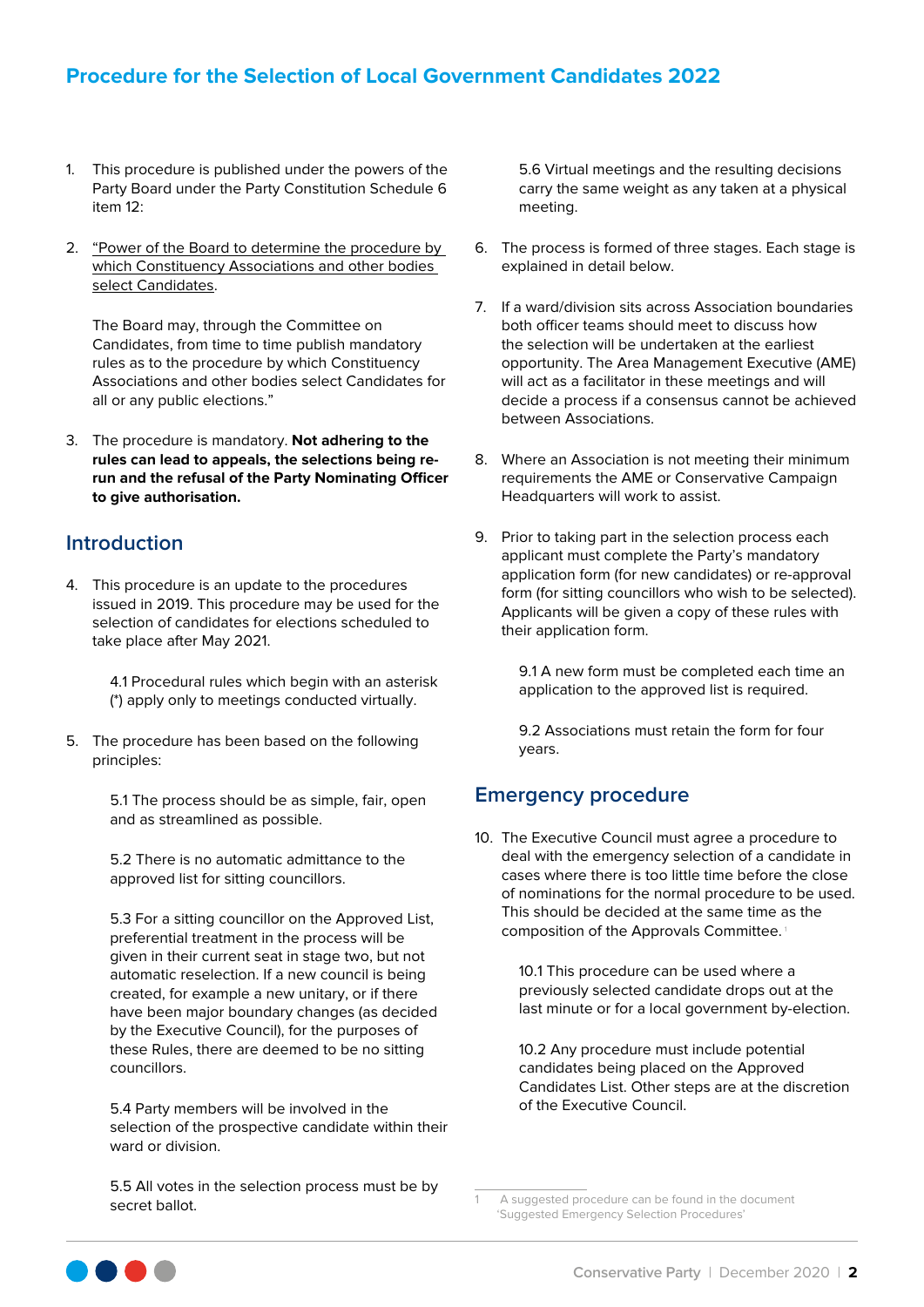## **Appeals**

11. The only appeal possible regarding the process is on the grounds that the process was not carried out in accordance with these rules. Applicants may not appeal against a properly taken vote that they have lost.

> 11.1 An appeal must be made to the AME within 14 days of a decision being notified. The decision of the AME shall be final. The AME must meet within 42 days of the receipt of the appeal.<sup>2</sup>

11.2 Any appeal to the AME must be submitted using the standard appeal template form.

## **Stage One – The approved candidates' list**

- 12. It is the responsibility of the Executive Council of the Association (or Federation or MCA where relevant) to ensure that an approved list of potential candidates is always available for selection.
- 13. The Executive Council must delegate its authority for the approval of candidates to another body – an Approvals Committee.
- 14. Members of the Executive Council who sit on the Approvals Committee are allowed to act as part of the Executive Committee in stage three.
- 15. The Approvals Committee will include:

15.1 The Conservative Group Leader on the Council, for which candidates are being approved (or a deputy appointed by him/her) in an advisory, non-voting, position.

15.2 At least one other serving councillor from within the Association area. This may be one of the Association Officers and can be a councillor from any principal local government authority<sup>3</sup>.

15.3 The Association Chairman.

15.4 Association Deputy Chairman Political.

15.5 Any additional members, not seeking approval themselves, that the Executive deems suitable, subject to Rules 16 and 18.

15.6 \*Where approval meetings are conducted virtually, an independent meeting administrator to convene the meeting and oversee the online ballot, in a non-voting capacity.<sup>4</sup>

16. The majority of the Approvals Committee must be composed of individuals who are not councillors. For this rule 'councillor' refers to a member of a principal local authority<sup>5</sup>.

> 16.1 Where someone appointed to the Approval Committee under rule 15.3, 15.4, 15.5 is also a councillor, they will be counted as a councillor for the purposes of rule 16.

- 17. Members of the Approvals Committee can be drawn from the wider Association membership.
- 18. A minimum of five voting members of the Approvals Committee must attend each meeting.
- 19. Members wishing to apply for approval cannot sit on the Approvals Committee, notwithstanding those appointed under 15.3 and 15.4.

19.1 If the Association is selecting candidates for all-out elections the councillor fulfilling 15.2 may be seeking approval. If this occurs the Executive should appoint a different councillor to join the committee to undertake his/her approval.

19.2 If those appointed to the Approvals Committee under rule 15.3 or 15.4 are seeking approval they are not replaced during his/her approval. The Approval Committee is still subject to rules 16 and 18.

19.3 If the Group Leader is seeking approval a deputy should sit on the Approvals Committee.



<sup>2</sup> Contact details for the relevant AME may be obtained by contacting your Area Campaign Manager or Voluntary Party Manager (see Appendix A). An appeal submission form can be found in Appendix B.

<sup>3</sup> Principal Local Authority refers to District, Borough, Unitary, County, Metropolitan and London Borough Councils.

<sup>4</sup> The independent meeting administrator must be a person approved by your Area Campaign Manager or Voluntary Party Manager (see Appendix A). For more information on how the administrator will conduct the meeting, please refer to the guidance notes on 'Stage 1 Approval Interviews on Zoom'

<sup>5</sup> Principal Local Authority refers to District, Borough, Unitary, County, Metropolitan and London Borough Councils.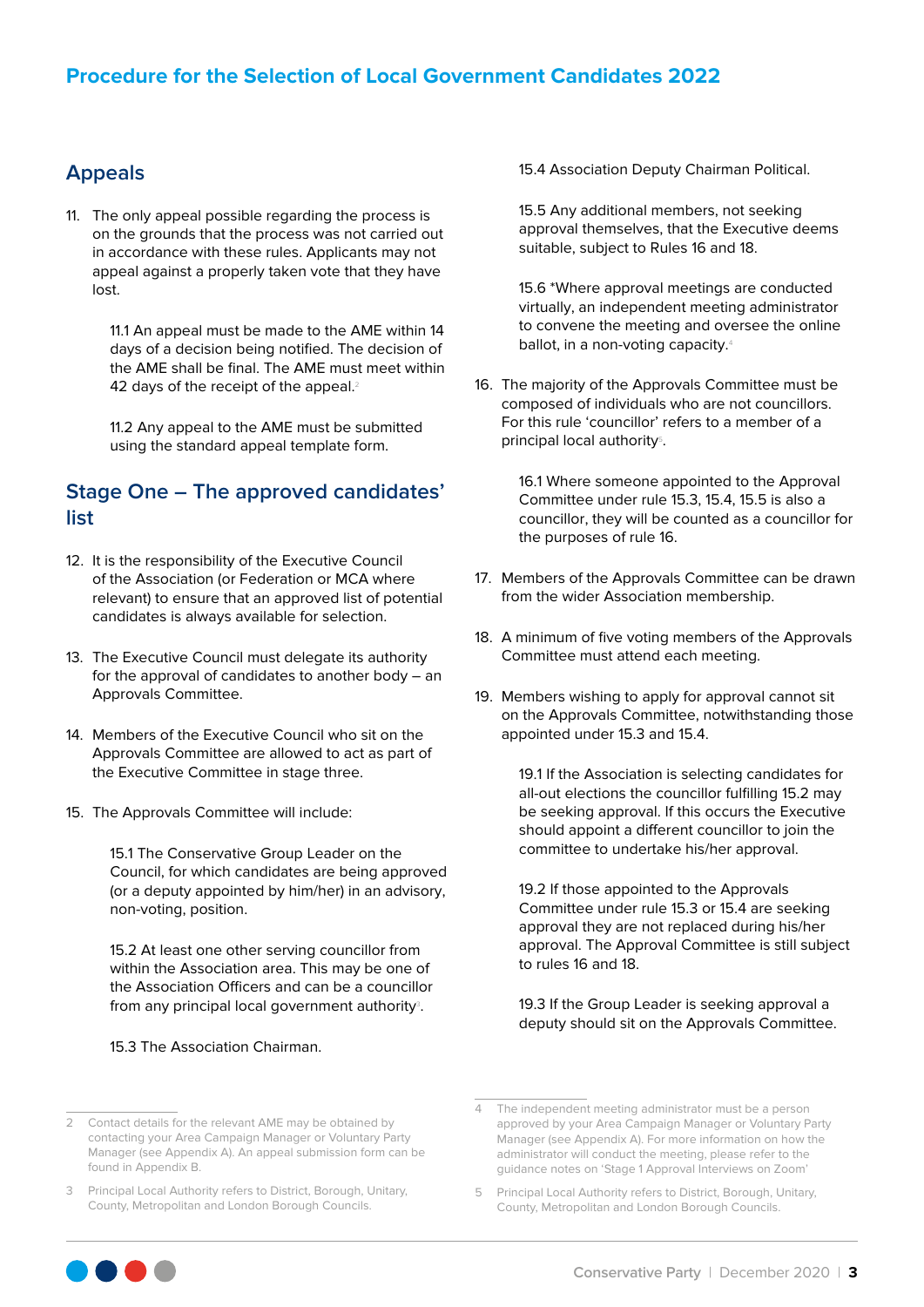- 20. It is strongly recommended that where an Association shares a council, it shall set up a joint committee with all relevant Associations to create a common list for the whole council area. This would enable a candidate to be approved for all vacancies in a council area without having to attend a multitude of approval meetings. It would also create a common standard for the council.
- 21. The Approvals Committee must be provided with the candidates' application form prior to their interview. If available, they may also consider any appraisal records from an applicant's current term as a councillor and attendance records from council meetings.
- 22. The final decision regarding an applicant's inclusion on the list may only be made by secret ballot of those members of the Approvals Committee present and voting.
- 23. No questions or doubts about the suitability of an applicant can be discussed by the Approvals Committee without the applicant being given the opportunity to respond.
- 24. No discussions about the suitability of an applicant can take place between the Committee members after the applicant has left the room or video conference following an interview before the ballot has taken place. Each member of the Approvals Committee must make their own decision without influence from the other members.
- 25. To be placed on the Approved Candidates List an individual needs the support of the majority of those voting. A drawn vote will not be considered a pass.
- 26. No-one should attempt to offer reasons or speculate as to why a candidate has been unsuccessful.

# **Stage Two – Short-listing**

- 27. As and when the Association needs and is ready the Executive Council shall advertise vacancies to all individuals on the Approved Candidates list. Only those on the Approved Candidates list may progress to stage 2.
- 28. The vacancies will be listed with an indication of which councillor(s) wish to be reselected for their existing seats.

28.1 Only sitting councillors who have been placed on the Approved Candidates list may progress.

- 29. In a ward/division with more than one vacancy the vacancies must be advertised together.
- 30. Once the applications are received, they are reviewed by the short-listing panel. The panel make decisions about how many applicants to pass to stage three.

30.1 The Executive Council should decide whether the short-listing panel consists of the Association Deputy Chairman Political and 3 Branch members or the Approvals Committee as constituted in stage 1.

30.2 The Executive Council should make this decision for each ward or division being selected.

30.3 Where the ward or division covers multiple branches the short-listing panel should consist of members from all branches.

31. If there are six or fewer applicants the panel must put forward either (1) just the sitting councillors or (2) all applicants.

> 31.1 Where putting through only the sitting councillors means there are fewer candidates than vacancies, a stage 3 selection meeting is held to adopt or reject those candidates first. Any remaining vacancies are then re-advertised and a further members meeting is held to fill the remaining seats.

32. If there are seven or more applicants, the panel may put forward (1) just the sitting councillors or (2) all applicants, or (3) the panel may reduce the list to not fewer than six. They may not remove the sitting councillor(s).

> 32.1 Where putting through only the sitting councillors means there are fewer candidates than vacancies, a stage 3 selection meeting is held to adopt or reject those candidates first. Any remaining vacancies are then re-advertised and a further members meeting is held to fill the remaining seats.

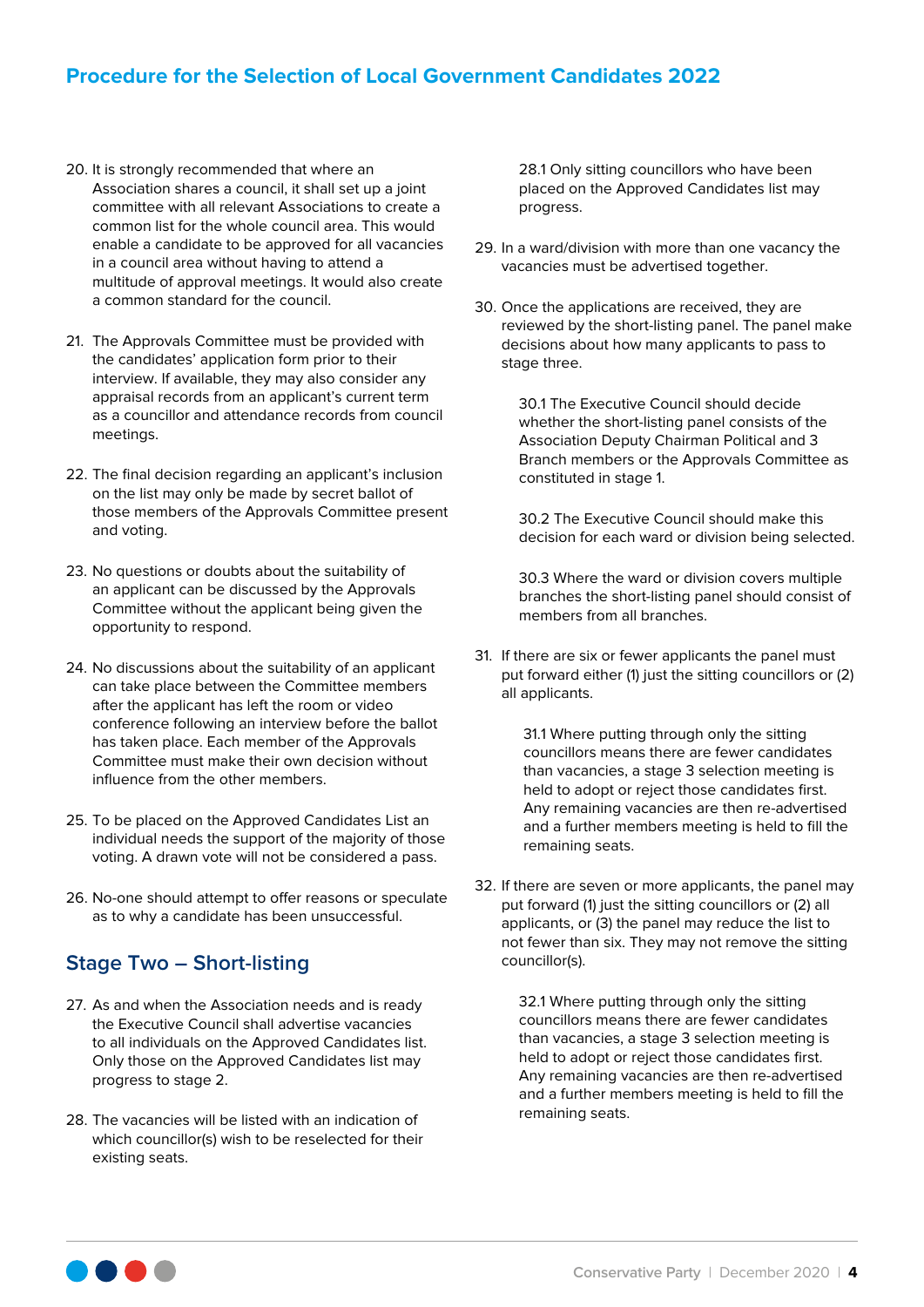## **Stage Three – Final selection**

- 33. The Executive retains the right to select candidates in this stage but the Executive must consult the views of members.
- 34. Voting in stage three shall be by secret ballot at both the General Meeting of members and the Executive Council (or 'Joint Executive Council'). Proxy voting is not allowed.
- 35. Where circumstances allow, and with due consideration given to any national and local restrictions on social gatherings which may be in place, a General Meeting of members should take place in person<sup>6</sup>.

35.1 \*Where this is not possible, a virtual General Meeting must be conducted in line with accompanying quidance.<sup>7</sup>

35.2 References to 'the General Meeting' in these procedures apply to both physical and virtual meetings unless otherwise stated.

35.3 \*Where a virtual meeting is held, candidates should note that members being unable to join the meeting or to see/hear candidates for the duration of their presentation and questions, does not constitute grounds to appeal a validly taken decision. Similarly, the Association is not responsible for any problems in connectivity experience by the candidate during the course of the meeting.

36. All qualifying members in the ward/divisions being selected must be invited to the General Meeting to choose their preferred candidate(s) $8$ .

> 36.1 Where the number of members voting at the meeting is less than 15 the vote shall be

considered a recommendation and the final decision undertaken by the Executive. Where a ward/division crosses Association boundaries, the decision will be made by a 'Joint Executive Council' the composition of which shall be determined by the AME on the basis of each Associations' share of the electorate.

37. It is necessary for the successful applicant to achieve over 50% of the votes cast, excluding abstentions<sup>9</sup>.

> 37.1 If this is not achieved in the first round, the applicant with the fewest votes is eliminated and the meeting proceeds to a further ballot. This process continues until an overall majority for one applicant is achieved.

37.2 At the end of each stage it should be announced who is eliminated.

37.3 The number of votes received for each candidate must not be announced to the meeting.

37.4 Following any stage of a count, the applicants must be informed of the result and, where a physical ballot has taken place, be given the opportunity to ask for a recount, before any announcement is made to the meeting.

37.5 \*Where the vote is conducted online, there is no mechanism for a recount as the number of votes cast for each candidate is indisputable.

37.6 Where there is a tied vote in the final round which is not broken by a further ballot of members, this should be resolved by a coin toss/ drawing of lots. Where the outcome of the vote is a recommendation to the Executive (fewer than 15 members voting) the fact that a tied vote was resolved in this manner should be noted in the recommendation to the Executive.

38. If only one candidate is put forward, a vote needs to be held to confirm them as the candidate. An individual needs more than 50% of the votes cast in favour of their candidacy. If the individual does not receive more than 50% of the vote the vacancy must be re-advertised to those on the approved list.



<sup>6</sup> It is the duty of each Association to ensure that any 'in person' meetings they convene are in line with Government guidelines on social distancing or any local restrictions which may be in place at the time. You can find the latest Government guidelines as they apply locally and nationally here <https://www.gov.uk/coronavirus>. Due consideration must also be given to the requirements of the Equalities Act 2010.

<sup>7</sup> Please refer to the guidance document 'Stage 3 Member Selections on Zoom '.

<sup>8</sup> Where a virtual meeting is being held, members will need to supply an email address to receive the invitation to vote. Where you do not hold an email address for a member, they should be notified of the meeting by other means and asked to provide an email address if they wish to participate in the selection meeting.

<sup>9</sup> For guidance on selecting multi-member wards please see the accompanying guidance 'Selection of Local Government Candidates 2022'.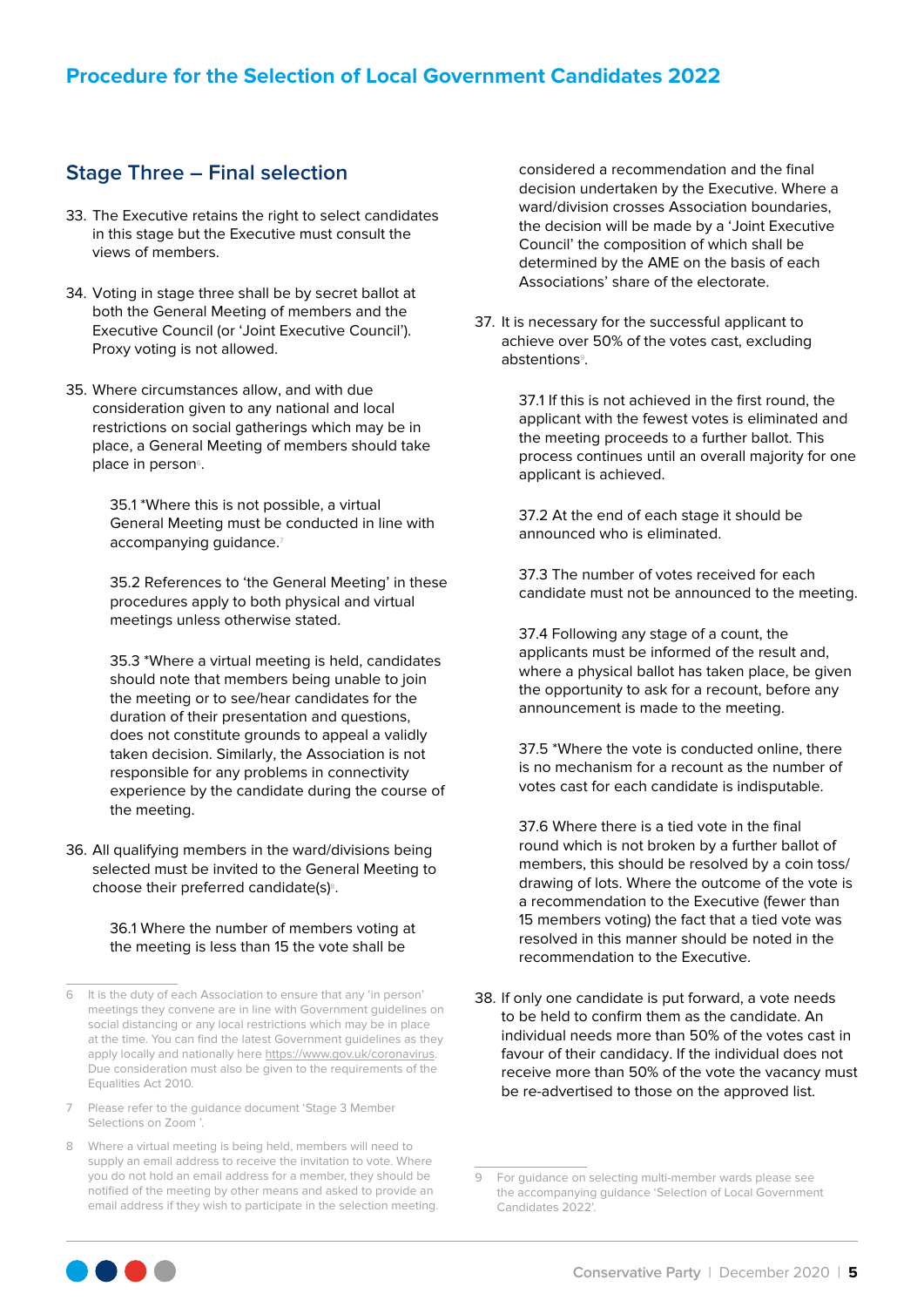39. At the meeting of members the following rules apply:

> 39.1 Only those members who qualify to vote under the Rules of the Conservative Party may take part in any selection.

39.2 Only those qualifying members who live within the ward/division for which the candidate is being selected may take part.

39.3 At the meeting the candidates should be invited to address the meeting and answer questions individually.10

39.4 Candidates have the same voting rights at this meeting as any other qualified member in the ward or division but are not allowed in the room to hear other candidates.

39.5 Anyone arriving to a physical selection meeting after the first candidate has commenced speaking may listen but may not vote.

39.6 \*In a virtual meeting, late arrivals will not be admitted to the meeting<sup>11</sup>.

39.7 The meeting must be chaired by an Association officer.

39.8 Those invited to attend shall have not less than 14 days' notice of the meeting.<sup>12</sup>

40. If a meeting of the Executive is selecting the candidate(s) the following rules apply:

> 40.1 The recommendation of members must be announced to the Executive at the beginning of the meeting. The Executive should vote on whether to accept this recommendation. In multimember wards candidates are announced and voted on individually.

40.2 If the recommendation is rejected the candidates must be invited to address a meeting of the Executive and answer questions individually.

40.3 Only members who are full voting members of a properly constituted Executive, as per the Association rules, may vote in the selection.

40.4 Candidates who are also a voting member of the Executive have the same voting rights at this meeting as any other member but are not allowed in the room to hear the other candidates.

40.5 Anyone arriving late to a selection meeting may listen but may not vote.

41. If the membership makes the selection, with a meeting attended by 15 or more members, there is no requirement for the Executive to ratify the decision. The Executive should not reverse a properly taken decision.

## **Rachel Oldham November 2020**



<sup>10</sup> Where a stage 3 meeting is being conducted virtually, please refer to the guidance document 'Stage 3 Member Selections on Zoom''

<sup>11</sup> This does not apply to those who may have briefly lost connection to a virtual meeting they had joined prior to its commencement. In those circumstances, members will be re-admitted if they re-join prior to the poll being concluded.

<sup>12</sup> Where a virtual meeting is being held, members will need to supply an email address to receive the invitation to vote. Where you do not hold an email address for a member, they should be notified of the meeting by other means and asked to provide an email address if they wish to participate in the selection meeting.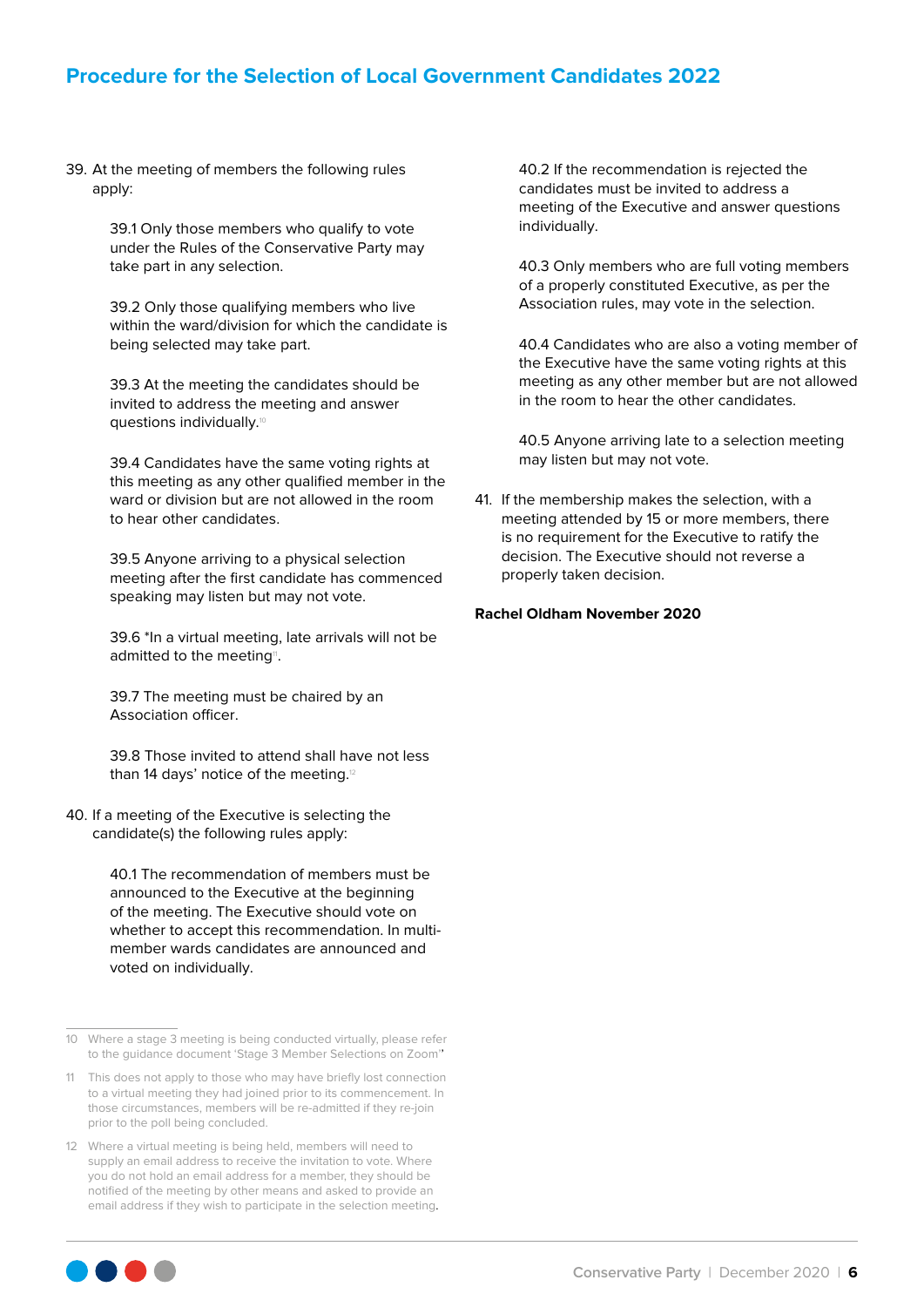## **Appendix A**

## **CCHQ Voluntary Party Managers**

North East, North West and Yorkshire – Jas Singh [Jasbir.Singh@Conservatives.com](mailto:Jasbir.Singh@Conservatives.com)

East Midlands and Eastern Region – Mark Roberts [Mark.Roberts@Conservatives.com](mailto:Mark.Roberts@Conservatives.com)

West Midlands and South West – Carys Parry [Carys.Parry@Conservatives.com](mailto:Carys.Parry@Conservatives.com)

South East – Edward Norman [Edward.Norman@Conservatives.com](mailto:Edward.Norman@Conservatives.com)

Head of the Voluntary Party – Ian Sanderson [Ian.Sanderson@Conservatives.com](mailto:Ian.Sanderson@Conservatives.com)

#### **CCHQ Area Campaign Managers**

#### **North**

Lancashire, Durham, Cleveland, East, North, South and West Yorkshire Hayley Wells-Bradshaw [Hayley.Wells-Bradshaw@conservatives.com](mailto:Hayley.Wells-Bradshaw@conservatives.com)

Greater Manchester and Cumbria Tom Anderson [Tom.Anderson@conservatives.com](mailto:Tom.Anderson@conservatives.com)

Cheshire, Wirral, Merseyside, Northumberland and Tyne & Wear Felicity Roochove [Felicity.Roochove@conservatives.com](mailto:Felicity.Roochove@conservatives.com)

## **Midlands**

Senior Area Campaign Manager for West Midlands, Staffordshire and Northamptonshire Brian Jarvis [Brian.Jarvis@conservatives.com](mailto:Brian.Jarvis@conservatives.com)

Leicestershire, Derbyshire, Nottinghamshire and Lincolnshire Luke Dorian [Luke.Dorian@conservatives.com](mailto:Luke.Dorian@conservatives.com)

Warwickshire, Worcestershire, Herefordshire and **Shropshire** Kris Murphy [Kris.Murphy@conservatives.com](mailto:Kris.Murphy@conservatives.com)

## **South East**

Senior Area Campaign Manager for Berkshire, Buckinghamshire and Oxfordshire Andrea Stephenson [Andrea.Stephenson@conservatives.com](mailto:Andrea.Stephenson@conservatives.com)

West Sussex, East Sussex and Kent Ginny Heard [Ginny.Heard@conservatives.com](mailto:Ginny.Heard@conservatives.com)

Hampshire, Surrey and Isle of Wight Dirk Russell [Dirk.Russell@conservatives.com](mailto:Dirk.Russell@conservatives.com)

#### **South West**

Devon and Cornwall Lucille Baker [Lucille.Baker@conservatives.com](mailto:Lucille.Baker@conservatives.com)

Bristol, South Gloucestershire and Somerset Max Hopfl [Max.Hopfl@conservatives.com](mailto:Max.Hopfl@conservatives.com)

Gloucestershire, Wiltshire and Dorset Hayward Burt [Hayward.Burt@conservatives.com](mailto:Hayward.Burt@conservatives.com)

#### **London**

London East, London Lea Valley, London South and London South East Andrew Lee [Andrew.Lee@Conservatives.com](mailto:Andrew.Lee@Conservatives.com)

London North, London North West and London South West Rachel Stone [Rachel.Stone@Conservatives.com](mailto:Rachel.Stone@Conservatives.com)

Senior Area Campaign Manager and London Mayoral Campaign Kerry Halfpenny [Kerry.Halfpenny@Conservatives.com](mailto:Kerry.Halfpenny@Conservatives.com)

Head of Field Operations – London Julian Walden [Julian.Walden@Conservatives.com](mailto:Julian.Walden@Conservatives.com)

## **Wales**

Senior Area Campaign Manager for Mid, West and South East Wales Tom James [Thomas.James@conservatives.com](mailto:Thomas.James@conservatives.com)

Area Campaign Manager for North Wales Kate Vaughan [Kate.Vaughan@conservatives.com](mailto:Kate.Vaughan@conservatives.com)

Junior Area Campaign Manager for South Wales Chris Kirkham [Christopher.Kirkham@conservatives.com](mailto:Christopher.Kirkham@conservatives.com)